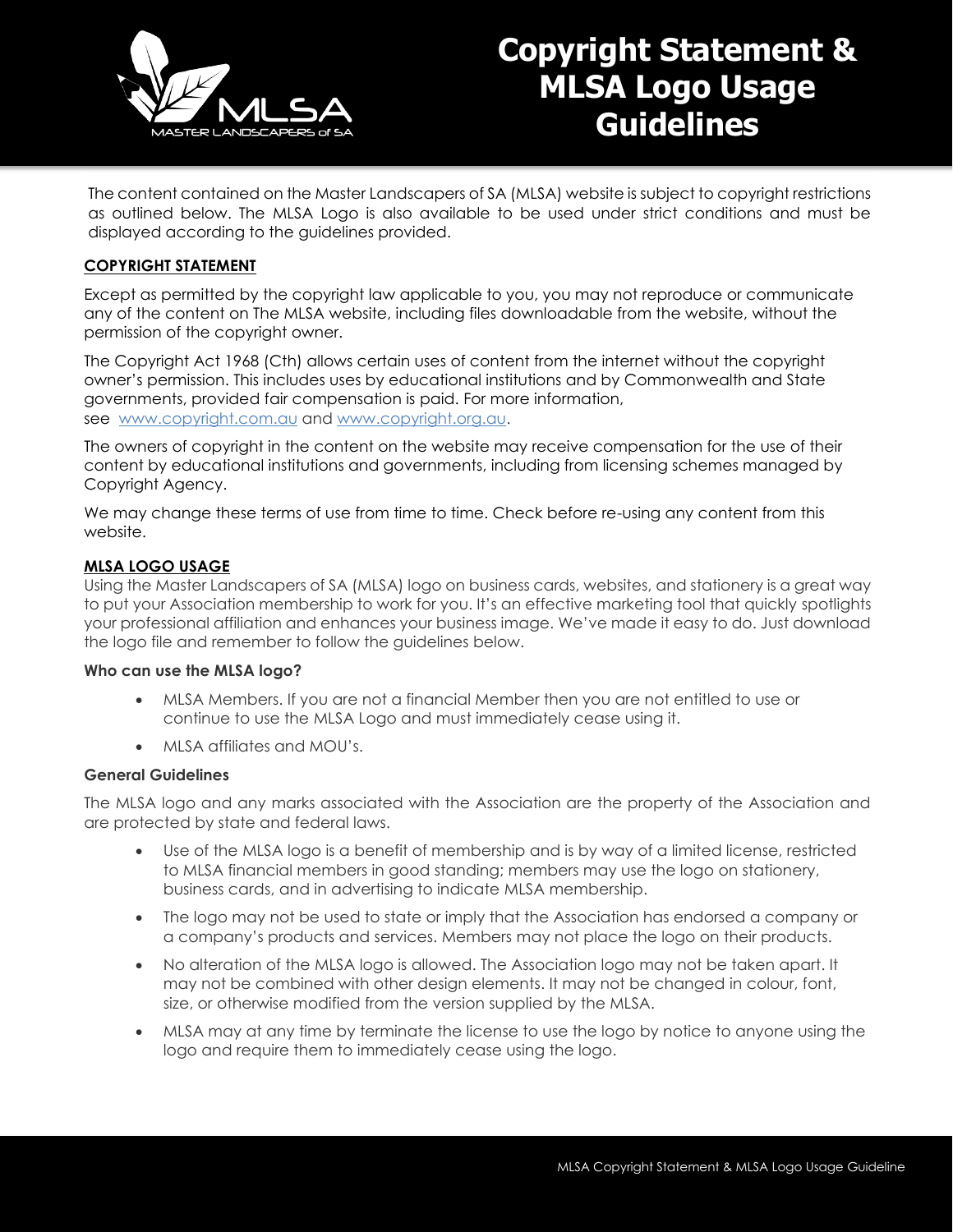

## **Copyright Statement & MLSA Logo Usage Guidelines**

### **Specific Guidelines**

**1. MLSA Logo**



#231F20

**2. SPONSOR Logo designs:**



FOUNDATION PARTNER #91A489

PREFERRED PARTNER #9C89A4

GOLD SPONSOR #FED700

#BCBEC0

BRONZE SPONSOR #CD7F2C

**3. MEMBER Logo:**



#91A489